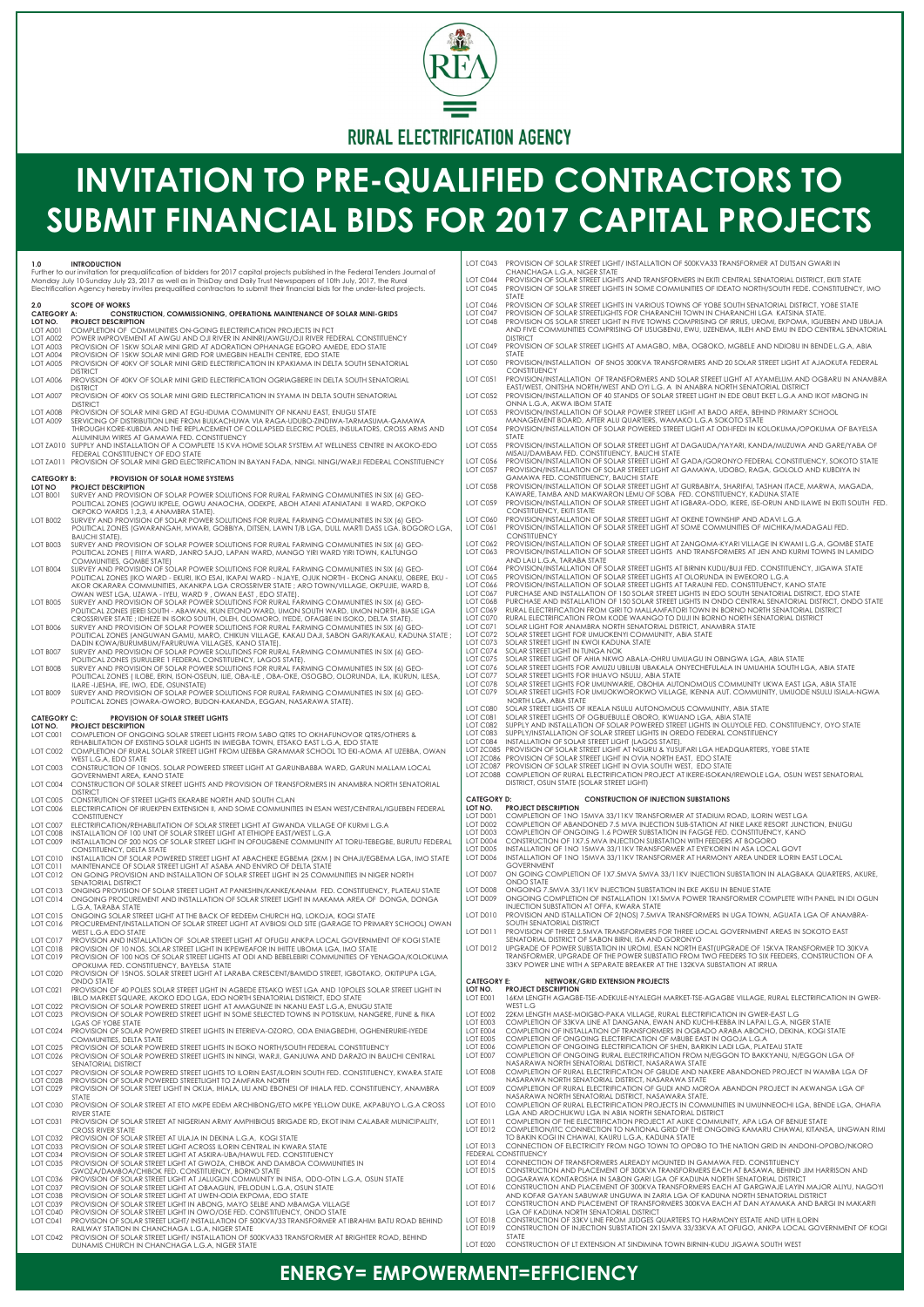| LOT E022                    | LOT E021 CONSTRUCTION OF RELIEF SUBSTATION AT EYIKA ADAGU                                                                                                                                          |                                    | TRANSFORMERS AT KARMONY ESTATE AREA AND SOBI AREA, ILORIN EAST LGA, KWARA STATE                                                                                                                             |
|-----------------------------|----------------------------------------------------------------------------------------------------------------------------------------------------------------------------------------------------|------------------------------------|-------------------------------------------------------------------------------------------------------------------------------------------------------------------------------------------------------------|
| LOT E023                    | CONSTRUCTION OF RELIEF SUBSTATION IN TUNGA NOK<br>CONSTRUCTION OF RELIEF SUBSTATION/INSTALLATION OF 500KVA/33/415KV AT EBUTE UJIOGBA, EDO STATE                                                    | <b>LOT E127</b>                    | PROVISION OF 500KVA 11KV TRANSFORMERS IN IRORUNDE, TANKE AJANAKU, IFEOLUWA AGBABIAKA<br>COMMUNITIES, 300KVA 11KV TRANSFORMERS AT IDI OPOPO, OKE OGUN ALABI IJESHA AREA AND AGO OGIDI                        |
| LOT E024                    | CONSTRUCTION OF RURAL ELECTRIFICATION IN ABEJUKOLO TO BAGANA IN OMALA LGA, KOGI EAST SENATORIAL                                                                                                    |                                    | COMMUNITIES, ILORIN SOUTH LOCAL GOV. AREA, KWARA STATE                                                                                                                                                      |
| LOT E025                    | <b>DISTRICT, KOGI STATE</b><br>CONSTRUCTION OF RURAL ELECTRIFICATION IN ONICHA-IGO, OFU LGA TO UGBAMAKA IGAH, OLAMABORO LGA,                                                                       | LOT E128                           | PROVISION OF 500KVA 33KV TRANSFORMERS AT OKE KUDU AREA, 500KVA 11KV TRANSFORMERS AT GAA ODOTA,<br>OSERE AREA OKO ERIN, EGBEJILA, GEREWU COMMUNITIES, 300KVA 11KV TRANSFORMERS AT GERI ALIMI AREA,           |
|                             | KOGI EAST SENATORIAL DISTRICT, KOGI STATE                                                                                                                                                          |                                    | ORISUNBARE AROMARADU, AYINDE ST. ODOOTA AREA, ILORIN WEST LGA, KWARA STATE                                                                                                                                  |
| LOT E026                    | EECTRIFICATION OF EGBOHA, ISIUWA, UGBOKUN I UGBOKUN II, OGHOBAHAN, OMEDE, ULAKPA, IGUOBO CAMP                                                                                                      | <b>LOT E129</b>                    | PROVISION OF 500KVA/11KV TRANSFORMER FOR IMPROVEMENT OF POWER DISTRIBUTION IN YOBE SOUTH                                                                                                                    |
| LOT E027                    | FROM UGBOKUN I, IYANOMO, UGBODU, IGUEZE, IGUIYE JUNCTION IN OVIA NORTH EAST L.G.A, EDO STATE<br>ELECTRICITY SUPPLY AND INSTALLATION OF 500KVA TRANSFORMERS AT IBADAN SOUTHWEST/NORTHWEST FED.      | <b>LOT E130</b>                    | SENATORIAL DISTRICT, YOBE STATE<br>PROVISION OF 5NOS. 500KVA 11KV AND 5NOS 300KVA 33KV TRANSFORMERS IN GASHUA COMMUNITY                                                                                     |
|                             | <b>CONSTITUENCY</b>                                                                                                                                                                                |                                    | LOT E131 PROVISION OF ELECTRICITY FOR ULAYI IGIGBAN 1 & 2 EKELE 1 & 2 WITH TOTAL ROOT OF 25KM 7 NOS 500KVA AND                                                                                              |
| LOT E028                    | ELECTRIFICATION OF GORUN BAJIDA-DAGWALLO-BABBA -DUKUSSHI-BARMU AND FANNA AXIS IN DANDI L.G.A,<br><b>KEBBI STATE</b>                                                                                |                                    | 300 KVA 33/0.415 IN ADOR LGA BENUE STATE<br>LOT E132 PROVISION OF RURAL ELECTRIFICATION IN KATARKAWA, HALADAWA, MADARIN TABA AND OTHER COMMUNITIES                                                          |
| LOT E029                    | ELECTRIFICATION AND RELIEF TRANSFORMERS IN BURUKU, DANHONU IKURMIN SATA, UNGWAN NA MAI GERO,                                                                                                       |                                    | LOT E133 PROVISION OF TRANSFORMER AT UMUORDU AWAKA LGA, IMO STATE                                                                                                                                           |
|                             | SABON TASHA, UNGWAN YELWA, CHIKUN LGA, KADUNA CENTRAL SENATORIAL DISTRICT                                                                                                                          |                                    | LOT E134 PROVISION OF TRANSFORMERS IN THE SIX (6) GEO POLITICAL ZONE AS 300/11, 300/33, 500/11, 500/33                                                                                                      |
| LOT E030                    | ELECTRIFICATION AND TRANSFORMERS IN KAJURU, IDON, BUDA, IBURU, KAJURU, KADUNA CENTRAL SENATORIAL<br><b>DISTRICT</b>                                                                                |                                    | LOT E135 PROVISION, INSTALLATION AND COMMISSIONING OF TRANSFORMERS IN UMUNNEOCHI LGA, ISUIKWUATO LGA,<br>BENDE LGA, OHAFIA LGA AND AROCHUKWU LGA IN ABIA NORTH SENATORIAL DISTRICT, ABIA STATE              |
| LOT E031                    | ELECTRIFICATION INCLUDING POWER ACCESS FOR COMMUNITIES OF KURUDU-GADABUKE-TOTO-SHAFA ABAKPA-                                                                                                       | <b>LOT E136</b>                    | PROVISION/INSTALLATION OF 10 NOS 300KVA TRANSFORMERS AT ANIOCHA/OSHIMILI FEDERAL CONSTITUENCY,                                                                                                              |
|                             | UMAISHA IN TOTO L.G.A, NASARAWA STATE                                                                                                                                                              |                                    | <b>DELTA STATE</b>                                                                                                                                                                                          |
| LOT E032                    | ELECTRIFICATION OF SOSAN, ISUA, IKUN, IFIRA, OKA, IWARO OKA, AYEGUNLE, OKE-OKA OKHIA EPINMI, IYERE-IPELE-<br>AGO ALAO-OWOANI IN AKOKO SOUTH EAST/WEST FED. CONSTIUENECY, ONDO STATE                | LOT E137<br>LOT E138               | PROVISION/INSTALLATION OF 2 NOS 300KVA TRANSFORMERS AT AKPULU IN IDEATO NORTH L.G.A, IMO STATE<br>PROVISION/INSTALLATION OF 2 NOS 500KVA TRANSFORMERS AT AFIJIO/ATIBA/OYO EAST/WEST FED. CONSTITUENCY,      |
|                             |                                                                                                                                                                                                    |                                    | <b>OYO STATE</b>                                                                                                                                                                                            |
| LOT E033<br>LOT E034        | ELECTRIFICATION OF ABEJUKOLO TO BAGAWA<br>ELECTRIFICATION OF ADAGBE ABOMIMI VILLAGE ENUGWU UKWU IN NJIKOKA LGA, ANAMBRA STATE                                                                      | LOT E139<br>LOT E140               | PROVISION/INSTALLATION OF 2 NOS 500KVA TRANSFORMERS AT APAPA FED. CONSTITUENCY, LAGOS STATE<br>PROVISION/INSTALLATION OF 2 NOS 500KVA TRANSFORMERS AT BIRNIN GWARI/GIWA FED. CONSTITUENCY,                  |
| LOT E035                    | ELECTRIFICATION OF AGRIGBON-AYEH COMMUNITY                                                                                                                                                         |                                    | <b>KADUNA STATE</b>                                                                                                                                                                                         |
| LOT E036<br>LOT E037        | ELECTRIFICATION OF AIYETORO GBEDE<br>ELECTRIFICATION OF AKOROFONO - IKOM, BOKI/IKOM FED. CONSTITUENCY, CROSS RIVER STATE                                                                           | LOT E141                           | PROVISION/INSTALLATION OF 2 NOS 500KVA TRANSFORMERS AT EGOR/IKPOBA OKHA FED. CONSTITUENCY, EDO<br><b>STATE</b>                                                                                              |
| LOT E038                    | ELECTRIFICATION OF ASO B EXTENSION, KARU LGA, NASARAWA STATE                                                                                                                                       |                                    | LOT E142 PROVISION/INSTALLATION OF 2 NOS 500KVA TRANSFORMERS AT ILAJE AND ESE-ODO FED. CONSTITUENCY                                                                                                         |
| LOT E039                    | ELECTRIFICATION OF BASHAR, PLATEAU STATE                                                                                                                                                           | LOT $E143$                         | PROVISION/INSTALLATION OF 2 NOS 500KVA TRANSFORMERS AT ISEYIN/ITESIWAJU/KAJOLA/IWAJOWA FED.                                                                                                                 |
| LOT E040<br>LOT E041        | ELECTRIFICATION OF DOLLI 33KV<br>ELECTRIFICATION OF FADINSONKA IN WUDIL L.G.A, KANO STATE                                                                                                          |                                    | CONSTITUENCY, OYO STATE<br>LOT E144 PROVISION/INSTALLATION OF 3 NOS 300KVA TRANSFORMERS AT ZARIA FED. CONSTITUENCY, KADUNA STATE                                                                            |
| LOT E042                    | ELECTRIFICATION OF GARIN-SHEME VILLAGE WITH 200KVA 33/0.415KV TRANSFORMER                                                                                                                          | LOT E145                           | PROVISION/INSTALLATION OF 3 NOS 500KVA TRANSFORMERS AT OKITIPUPA/IRELE FED. CONSTITUENCY, ONDO STATE                                                                                                        |
| LOT E043<br>LOT E044        | ELECTRIFICATION OF GEGU-BEKKI-TAWARI<br>ELECTRIFICATION OF IJAJA, OLOMA AND OGBALISHE COMMUNITIES IN AKOKO-EDO FEDERAL CONSTITUENCY, EDO                                                           | LOT E146                           | PROVISION/INSTALLATION OF 330KVA TRANSFORMERS AT IJOMU ORA IREPODUN LOCAL GOVERNMENT AREA.<br><b>KWARA STATE</b>                                                                                            |
|                             | <b>STATE</b>                                                                                                                                                                                       |                                    | LOT E147 PROVISION/INSTALLATION OF 330KVATRANSFORMERS AT EZIAMA-OPARANADIM AUTONOMOUS COMMUNITY,                                                                                                            |
| LOT E045<br>LOT E046        | ELECTRIFICATION OF JALI-PABUR, MIRINGA, BIU LOCAL GOVERNMENT AREA, BORNO STATE.<br>ELECTRIFICATION OF KAFI-AWO VILLAGE AND MAGOGO VILLAGE IN BAKORI/DANJA L.G.A                                    | LOT E148                           | AHIAZU-MBAISE, IMO STATE<br>PROVISION/INSTALLATION OF 4 NOS 500KVA TRANSFORMERS AT KATAGUM FED. CONSTITUENCY.                                                                                               |
| LOT E047                    | <b>ELECTRIFICATION OF KAFON LENAK</b>                                                                                                                                                              | LOT E149                           | PROVISION/INSTALLATION OF 5 NOS 300KVA TRANSFORMERS AT BARUTEN/KAIAMA FED. CONSTITUENCY, KWARA                                                                                                              |
| LOT E048                    | ELECTRIFICATION OF KIRFI - BENI SHANGO                                                                                                                                                             |                                    | <b>STATE</b>                                                                                                                                                                                                |
| LOT E049                    | ELECTRIFICATION OF MAKERABU, GANDUN SARKI, DAN BANKI, DAN MAKAMA, GARIN GOTO, DAN GWANKI<br>KUKAYESKU, KASHIN DINYA, AKWAI ALLAH, GARIN GAM BO, JIGAWA STATE                                       | LOT E151                           | LOT E150 PROVISION/INSTALLATION OF 5 NOS 500KVA TRANSFORMERS AT WARD 8, 4,117 AND 9 IN ONDO EAST/WEST L.G<br>PROVISION/INSTALLATION OF 500 KVA TRANSFORMER AT ADOHI OF IDAKOYIVO IN ADAVI L.G.A, KOGI STATE |
| LOT E050                    | ELECTRIFICATION OF MALAGUM AND MADAMAI TOWNS OF KAURA FED. CONSTITUENCY, KADAUNA STATE 7KM                                                                                                         | LOT E152                           | PROVISION/INSTALLATION OF 500 KVA TRANSFORMER AT IMIESHIOGA IN OKPELLA, ETSAKO EAST L.G.A, EDO STATE                                                                                                        |
| LOT E051<br>LOT E052        | ELECTRIFICATION OF MANYARE COMMUNITY<br>ELECTRIFICATION OF NYIBGE VILLAGE ALONG TAKUM RD IN DONGA L.G.A, TARABA STATE                                                                              | LOT E153<br>LOT E154               | PROVISION/INSTALLATION OF 500 KVA TRANSFORMER GANGAREN MAIKWATO OF KEFFI L.G.A, NASARAWA STATE<br>PROVISION/INSTALLATION OF 500KV RELIEF TRANSFORMER IN JIGAWA SOUTH WEST                                   |
| LOT E053                    | ELECTRIFICATION OF OJODACHI, MABENYI AGALIGA-ETUKWO                                                                                                                                                | LOT E155                           | PROVISION/INSTALLATION OF 500KVA TRANSFORMER AT DADIN KOWA WARD IN DOMA LG.A NASARAWA STATE                                                                                                                 |
| <b>LOT E054</b><br>LOT E055 | ELECTRIFICATION OF OKOZI IN OKPE, DELTA STATE<br>ELECTRIFICATION OF OYAKOJI IN DEKINA, KOGI STATE                                                                                                  | <b>LOT E156</b>                    | PROVISION/INSTALLATION OF 500KVA TRANSFORMER AT DANTSOHO, K/YAMMA IN DAWAKIN-KUDU L.G.A, KANO<br>STATE                                                                                                      |
| LOT E056                    | ELECTRIFICATION OF SANTASA TO DAKSAMI VILLAGES IN GANYE L.G.A, ADAMAWA STATE                                                                                                                       | <b>LOT E157</b>                    | PROVISION/INSTALLATION OF 500KVA TRANSFORMERS AT OGBE-OJI UBULU OKITI ANIOCHA SOUTH<br>L.G.A.                                                                                                               |
| LOT E057                    | ELECTRIFICATION OF SOME COMMUNITIES IN JIGAWA SOUTH WEST                                                                                                                                           |                                    | <b>DELTA</b>                                                                                                                                                                                                |
| LOT E058<br>LOT E059        | ELECTRIFICATION OF TWELVE LGA'S IN DAURA SENATORIAL DISTRICT<br>ELECTRIFICATION OF UNGUWAR BIRI-GWAIGWAYEN DAN MALAM-MAKWALLA VILLAGES IN FUNTUA FED.                                              | <b>LOT E158</b><br><b>LOT E159</b> | PROVISION/INSTALLATION OF 500KVA TRANSFORMERS AT UNGOGO/MINJIBIR FED. CONSTITUENCY, KANO STATE<br>PROVISION/INSTALLATION OF 5NOS 300KVA TRANSFORMERS AT GURBANA/GANJIWA, JALA/MINCHIKA/DORAWA,              |
|                             | CONSTITUENCY, KATSINA STATE                                                                                                                                                                        |                                    | DAMBAM/GARUZA/WAFU, JALAM/JANDA, FIYELI/JAGARAU OF MISAU/DAMBAM FED. CONSTITUENCY, BAUCHI                                                                                                                   |
| <b>LOT E060</b>             | ELECTRIFICATION/PROVISION OF 5 NOS 300KVA TRANSFORMERS AT IPERE RD TO AGBOWO, OTUN-IRA IN EKITI<br>NORTH II FED. CONSTITUENCY, EKITI STATE                                                         | <b>LOT E160</b>                    | <b>STATE</b><br>PROVISION/INSTALLATION OF 6 NOS 500KVA TRANSFORMERS AT HOTORO WARD, BABBANGIJI, GYADI GYADI KUDU,                                                                                           |
| LOT E061                    | ELECTRIFICATION/PROVISION OF TRANSFORMERS AT BABARSAURA AND U/MARUBA IN KAKAU/KUJAMA DISTRICT OF                                                                                                   |                                    | UNGUWA UKU AND GYADI GYADI AREWA OF TARAUNI FED. CONSTITUENCY, KANO STATE                                                                                                                                   |
|                             | CHIKUN L.G.A, KADUNA STATE                                                                                                                                                                         | LOT E161                           | PROVISION/INSTALLATION OF 8 NOS 500KVA TRANSFORMERS AT IGBODO, MBIRI, OTOLOKPO, OZA NOGOGO,                                                                                                                 |
| <b>LOT E062</b>             | ENHANCEMENT OF ELECTRICITY AND POWER SUPPLY IN EBE AND OTHER COMMUNITIES IN UKPOR NNEWI SOUTH<br>L.G.A, ANAMBRA STATE                                                                              |                                    | EMUHU, EKWUOMA ABAVO, AGBOR AHDINMA AND EKWUOMA IN IKA NORTH/SOUTH L.G.A, DELTA STATE<br>LOT E162 PROVISION/INSTALLATION OF 9 NOS 500KVA TRANSFORMERS ERO, ELAITE, POROKO, GADUMO, AJAOKUTA, UPAKE,         |
| LOT E063                    | ENHANCEMENT OF POWER SUPPLY IN AROCHUKWU/OHAFIA FED. CONSTITUENCY                                                                                                                                  |                                    | OWOVENE, OGODO AND GANAJA VILLAGES OF AJAOKUTA FED. CONSTITUENCY                                                                                                                                            |
| LOT E064<br>LOT E065        | EXTENSION OF 11 KVA LINE AND INSTALLATION OF TRANSFORMERS IN ARUOGBA COMMUNITY, EDO STATE<br>EXTENSION OF 62 POLES WITH FULL ELECTRIFICATION AND INSTALLATION OF 4 NOS OF 500/33 KVA TRANSFORMERS  | LOT E164                           | LOT E163 PURCHASE AND IN STATION OF 10 NUMBER OF 500KVA TRANSFORMERS AT KANO SOUTH<br>PURCHASE AND INSTALLATION OF TRANSFORMER AT GURJIYA TOWN, BUNKURE LGA                                                 |
|                             | FROM NTIGHA-MBAWSI IN ISILANGWA NORTH LGA IN ABIA STATE.                                                                                                                                           | LOT E165                           | RECONSTRUCTION, REHABILITATION AND EXTENSION OF ELECTRICITY SUPPLY TO USAKA-UKWU, NDIOKORO, NDIEKE                                                                                                          |
| <b>LOT E066</b><br>LOT E067 | EXTENSION OF ELECTRICITY FROM AIYETEJU-AGBAJUGUN<br>EXTENSION OF ELECTRICITY FROM DAFA TO TUNGA SARKI FARM QTRS VILLAGE IN KWALI AREA COUNCIL, ABUJA                                               | LOT E166                           | AND UPA IN IKWUANO L.G.A, ABIA SATE<br>RECONSTRUCTION, REHABILITATION OF NDORO-NKALLUNTA-UMIGU-OLOKO IN IKWUANO LGA, ABIA STATE                                                                             |
| <b>LOT E068</b>             | EXTENSION OF ELECTRICITY FROM EKILOR TO OKHOROMI TO ORIATOH CAMP (7KM) IN ESAN CENTRAL                                                                                                             | <b>LOT E167</b>                    | RECONSTRUCTION, REHABILITATION OF OKWE-OBUOHIA-UMUEMENIKE IN IKWUANO LGA, ABIA STATE                                                                                                                        |
| <b>LOT E069</b>             | EXTENSION OF ELECTRICITY FROM EMU EXPRESS ROAD TO UROWA (14KM) IN ESAN SOUTH EAST                                                                                                                  | LOT E168                           | REHABILITATION AND CONSTRUCTION OF 33KV LINE FROM DASS TO TAFAWA BALEWA                                                                                                                                     |
| LOT E070                    | EXTENSION OF ELECTRICITY FROM IILUSHI COMMUNITY TO ONOGHOLO (11KM) IN ESAN SOUTH-EAST IN EDO STATE<br>AND TO AKWOCHA COMMUNITY (4KM) IN ESAN SOUTH EAST                                            | LOT E169<br>LOT E170               | REHABILITATION AND CONSTRUCTION OF TRANSFORMER SUBSTATION IN CROSS RIVER SOUTH<br>REHABILITATION AND EXTENSION OF ELECTRICITY SUPPLY TO MBAEZI-UMUIGWE COMMUNITY UMUNNEOCHI LGA,                            |
| LOT E071                    | EXTENSION OF ELECTRICITY FROM OKE BUKUN TO AIYEGUNLE IHUN                                                                                                                                          |                                    | <b>ABIA STATE</b>                                                                                                                                                                                           |
| LOT E072                    | EXTENSION OF ELECTRICITY SUPPLY AND PROVISION OF 5NOS 500 KVA TRANSFORMERS AT TOHU, DAN SA'A AND<br>U/BARASHI IN SABON GARI FEDERAL CONSTITUENCY                                                   | LOT E171                           | REHABILITATION AND EXTENSION OF ELECTRICITY SUPPLY TO UMUOBASI COMMUNITY UMUNNEOCHI LGA, ABIA<br><b>STATE</b>                                                                                               |
| LOT E073                    | EXTENSION OF ELECTRICITY TO OKE/AGI OGEDE TO ILLAI                                                                                                                                                 | LOT E172                           | REHABILITATION AND SUPLY OF OVER HEADLINE MATERIALS AT IFITE, AMAEKWULU, AKU IN AGUATA, ANAMBRA STATE                                                                                                       |
| LOT E074                    | EXTENSION OF ELECTRIFICATION OF CHIEF IKEH ESTATE/ RUMUEME EXTENSION, OFF ADA GEORGE ROAD RUMUEME<br>IN OBIO/AKPOR LGA, RIVER STATE                                                                | LOT E173                           | REHABILITATION AND UPGRADING OF HIGH TENSION IN THE EXISTING NETWORK IN 1. SALETRI-BUSUKU-LIKORI-<br>MARMA-KABAM HIGH TENTION: 2. YALO-MARKE IN THE FOLLOWING LOCATIONS: KIRIKASAMMA LGA, KAUGAMA           |
| LOT E075                    | EXTENSION OF RURAL ELECTRIFICATION FROM ATUKU KASA TO KUPAM AND KWASU TO UNGWAN GWANDA IN                                                                                                          |                                    | LGA OF JIGAWA NORTH-EAST SENATORIAL DISTRICT                                                                                                                                                                |
|                             | JEMA'A/SANGA FEDERAL CONSTITUENCY, KADUNA STATE                                                                                                                                                    | LOT E175                           | LOT E174 REHABILITATION OF EXISTING 11KV LINE TO FARM SETTLEMENT IN ESAN WEST, ESAN SOUTH AND ESAN CENTRAL                                                                                                  |
| LOT E076<br>LOT E077        | IMPROVEMENT OF ELECTRICITY SUPPLY TO THE COCOA RESEARCH INSTITUTE HEADQUARTERS, IBADAN<br>INSTALLATION OF RELIEF TRANSFORMER AT TSANYAWA MARKET STATION                                            | LOT E176                           | REHABILITATION OF IRRUA TS TO EKPON 33KV LINE IN EDO STATE (37KM)<br>REHABILITATION OF ITAPAJI ,OMU, IJELU, ITAPA EKITI ELECTRICITY PROJECT IN EKITI NORTH SENATORIAL DISTRICT                              |
| LOT E078                    | INSTALLATION OF TRANSFORMER AT 21 ISIOMA ONYEBI STREET, ASABA                                                                                                                                      | LOT E177                           | REHABILITATION OF POWER LINE BETWEEN OSSOMALA-OGWU IKPELE, ANAMBRA STATE                                                                                                                                    |
| LOT E079<br>LOT E080        | L.T EXTENSIONS IN WUDIL/GARKO FEDERAL CONSTITUENCY, KANO STATE<br>LINKING OF KOYAYA-SABON, LAYI- GARIN-ABA, MUBI FUSANI-ZADAWA-GASHINGE-GARIN BAILDE-MALURI-DIFFUWEL                               | LOT E178                           | REHABILTATION OF SODAWA 33KV LINE AND COMPLETION OF ELECTRIFICATION OF RIDAWA VILLAGE WITH 200KVA<br>33/0415KV TRANSFORMER                                                                                  |
|                             | TO THE NATIONAL GRID IN FIKA L.G.A, YOBE STATE                                                                                                                                                     | LOT E179                           | REPLACEMENT OF OBSOLETE AND OVERLOADED TRANSFORMERS IN EDO CENTRAL SENATORIAL DISTRICT                                                                                                                      |
| LOT E081                    | ON GOING COMPLETION OF ELECTRIFICATION PROJECT IN TO SHAGUNU BORGU LGA IN NIGER NORTH SENATORIAL                                                                                                   | LOT E180                           | RURAL ELECTRICATION IN A COMMUNITY IN LAVUN, MOKWA/EDATI LGAS, NIGER STATE                                                                                                                                  |
| LOT E082                    | <b>DISTRICT</b><br>ONGOING 3NOS. 500KVA/33/0.415KV DISTRIBUTION SUBSTATION AT KUSERKI GIDIGOGI, NIGER STATE                                                                                        | LOT E181                           | RURAL ELECTRIFICAION (EXTENSION AND TRANSFORMERS) EZILLO/IYONU ISHIEL LGA IN EBONYI CENTRAL<br>SENATORIAL DISTRICT                                                                                          |
| LOT E083                    | ONGOING ELECTRIFICATION ITC AND ERECTION OF 606 POLES FOR BACHIT, SHONOGO LUV AMICO IN PLATEAU                                                                                                     | <b>LOT E182</b>                    | RURAL ELECTRIFICATION OF KUNDAMI-ANZAH IN KOKONA L.G.A, NASARAWA STATE                                                                                                                                      |
| LOT E084                    | <b>STATE</b><br>ONGOING ELECTRIFICATION OF AMUA TO AGBEEDE                                                                                                                                         | <b>LOT E183</b>                    | RURAL ELECTRIFICATION (PROVISION OF ELECTRIC POLES, TRANSFORMERS AND CABLES) OF ISIALA<br>MBANO/ONUIMO/OKIGWE LGA, IMO STATE                                                                                |
| LOT E085                    | ONGOING ELECTRIFICATION OF FALU & DUBRANGE IN GUYUK L.G.A, ADAMAWA STATE                                                                                                                           | <b>LOT E184</b>                    |                                                                                                                                                                                                             |
|                             |                                                                                                                                                                                                    |                                    | RURAL ELECTRIFICATION AND INSTALLATION OF TRANSFORMERS AT FANSALLAH, TASA, DAN MARKE AND OTHER                                                                                                              |
| LOT E086                    | ONGOING ELECTRIFICATION OF KORINYA TO AVI                                                                                                                                                          |                                    | <b>COMMUNITIES</b>                                                                                                                                                                                          |
| LOT E087<br>LOT E088        | ONGOING ELECTRIFICATION OF NYIVU AND MAKAMA COMMUNITIES IN DONGA L.G.A<br>ONGOING ELECTRIFICATION OF OPIAH, EFFIUM IN BENUE STATE                                                                  | <b>LOT E185</b><br>LOT E186        | RURAL ELECTRIFICATION AT OBOSO, OGBERIA COMMINITIES, CROSS RIVER STATE<br>RURAL ELECTRIFICATION AT UMUODAMA IN ISI AGU COMMUNITIES OF EZEAGU L.G.A OF ENUGU STATE                                           |
| LOT E089                    | ONGOING ELECTRIFICATION PROJECTS AT AKPOGA-MISSION-IPOLE AKPOGA, EFFOYO, OKPOKWU LGA, BENUE                                                                                                        | LOT E187                           | RURAL ELECTRIFICATION ESUK MBAD AND MMONG ESIEN AKPABUYO                                                                                                                                                    |
| LOT E090                    | <b>STATE</b><br>ONGOING RURAL ELECTRIFICATION OF BAGBE-ILUNLA TO OGBO (WARD 5) ONDO WEST                                                                                                           | <b>LOT E188</b>                    | RURAL ELECTRIFICATION EXTENSION FROM AKINFOLARIN VILLAGE-AGO, OSE-ILUTUTUN-APERIN-KAJOLA IN ODIGBO<br>L.G.A OF ONDO STATE                                                                                   |
| <b>LOT E091</b>             | ONGOING RURAL ELECTRIFICATION OF IDI-IROKO-AJEWOLE-OLUGBEMI VILLAGE IN OLUYOLE FEDERAL                                                                                                             |                                    | LOT E189 RURAL ELECTRIFICATION FROM AKO TO GBAUPE IN KUJE AREA COUNCIL, FCT, ABUJA.                                                                                                                         |
| LOT E092                    | <b>CONSTITUENCY</b><br>POWER ENHANCEMENT FOR OKPE/SAPELE/UVWIE FEDERAL CONSTITUENCY, DELTA STATE                                                                                                   | <b>LOT E190</b><br>LOT E191        | RURAL ELECTRIFICATION FROM APO TO TAKUSHARA IN ABUJA MUNINCIPAL AREA COUNCIL FCT, ABUJA<br>RURAL ELECTRIFICATION FROM BWARI AREA COUNCIL, FCT, ABUJA IN BWARI AREA COUNCIL, FCT, ABUJA                      |
| LOT E093                    | POWER ENHANCEMENT IN OKRIKA/OGU/BOLO FEDERAL CONSTITUENCY OF RIVERS STATE                                                                                                                          |                                    | LOT E192 RURAL ELECTRIFICATION FROM GABA TO IGU TO KAWU TO SHERE IN BWARI AREA COUNCIL, FCT, ABUJA                                                                                                          |
| LOT E094<br>LOT E095        | POWER ENHANCEMENT IN ONITSHA NORTH/SOUTH FEDERAL CONSTITUENCY<br>POWER IMPROVEMENT AT IRANYIN IN SURULERE L.G.A, LAGOS STATE                                                                       | LOT E193<br>LOT E194               | RURAL ELECTRIFICATION FROM IKWA TO SHENAGU TO CHITURU IN GWAGWALADA AREA COUNCIL, FCT, ABUJA.<br>RURAL ELECTRIFICATION FROM KWAITA TO YEBU IN KWALI AREA COUNCIL, FCT, ABUJA                                |
| LOT E096                    | POWER IMPROVEMENT IN RIMIN GADO, KANO STATE                                                                                                                                                        | <b>LOT E195</b>                    | RURAL ELECTRIFICATION FROM SHEDA TO KPETI IN KWALI AREA COUNCIL, FCT, ABUJA                                                                                                                                 |
| LOT E097<br>LOT E098        | POWER IMPROVEMENT IN ZAMFARA STATE<br>PROCUREMENT /INSTALLATION OF TRANSFORMER AND ACESSORIES FOR SUPPLY OF ELECTRICITY TO AO-KPETU-                                                               | LOT E196<br>LOT E197               | RURAL ELECTRIFICATION IN IJEGU, WANOKOM, YACHE, ITEKPA LGAS IN CROSS RIVER NORTH<br>RURAL ELECTRIFICATION IN KAFUR LGA, KATSINA STATE                                                                       |
|                             | UGBOJU-EHAJE COMMUNITY, OTUKPO LGA, BENUE STATE                                                                                                                                                    | LOT E198                           | RURAL ELECTRIFICATION IN KATARKAWA, MADARIN TABA, HALADAWA FANSALLAH, MAGAMI, TUDUN MALAM                                                                                                                   |
| LOT E099<br>LOT E100        | PROCUREMENT AND INSTALLATION OF 500KVA TRANSFORMERS AT EFON ALAAYE TOWN IN EFON LGA, EKITI STATE<br>PROCUREMENT AND INSTALLATION OF 10NOS. 300KVA, 33KV/0.415KV TRANSFORMERS AND EXTENSION OF 33KV | LOT E199                           | MADI, NAIRA, DANMARKE & COMMUNITIES<br>RURAL ELECTRIFICATION IN MALUMFASHI LGA, KATSINA STATE                                                                                                               |
|                             | AND 0.415KV LINES TO NKANU WEST                                                                                                                                                                    | <b>LOT E200</b>                    | RURAL ELECTRIFICATION IN SAFANA/BATSARI/DAN-MUSA FED. CONSTITUENCY, KATSINA STATE                                                                                                                           |
| LOT E101<br><b>LOT E102</b> | PROCUREMENT AND INSTALLATION OF 500KVA TRANSFORMER AT AFASHIO ETSAKO WEST LGA, EDO STATE<br>PROCUREMENT AND SUPPLY OF 33/330KVA TRANSFORMERSFOR COMMUNITIES IN IDEATO NORTH AND IDEATO             | <b>LOT E201</b>                    | RURAL ELECTRIFICATION OF PARTS OF ONICHA CLAN IN OHAOZARA/ONICHA/IVO FED. CONSTITUENCY, EBONYI<br>STATE                                                                                                     |
|                             | SOUTH LGAS OF IMO STATE                                                                                                                                                                            | <b>LOT E202</b>                    | RURAL ELECTRIFICATION OF 20KM CONDUCTOR LENGTH OF 33KV HT OVERHEAD LINE, 4KM CONDUCTOR LENGTH                                                                                                               |
| LOT E103                    | PROCUREMENT OF 44 NOS DISTRIBUTION TRANSFORMERS TO REPLACE OLD 33KV DISTRIBUTION TRANSFORMERS AT<br>AHIARA JUNCTION MBAISE 33KV NETWORK                                                            |                                    | OF 25/0.415K COMBINED OVERHEAD LINE. 3KM CONDUCTOR LENGTH OF 0.415KV LINE GANGED ISOLATOR 4X300<br>KVA - DISTRIBUTION TRANSFORMER & SUBSTATION AT KIBORI & ABVONG FARMAN DUTSE & ZAKAN, DAGNA IN            |
| LOT E104                    | PROCUREMENT/INSTALLATION OF 10 NOS 300KVA TRANSFORMERS AT DAMBATTA AND MAKODA L.G.A. KANO STATE                                                                                                    |                                    | Z/KATAF & JEMA'A LGAS, KADUNA SOUTH, KADUNA STATE                                                                                                                                                           |
| LOT E105                    | PROCUREMENT/INSTALLATION OF 2 NOS 300KVA TRANSFORMERS AT UMUEKWELE IN ITU EZINIHITTE MBAISE L.G.A.<br><b>IMO STATE</b>                                                                             | <b>LOT E203</b><br><b>LOT E204</b> | RURAL ELECTRIFICATION OF ABAM-ABIALA NKAMIRI OBINGWA LGA, ABIA STATE<br>RURAL ELECTRIFICATION OF ADIABO OKUTIKANG COMMUNITIES                                                                               |
| <b>LOT E106</b>             | PROCUREMENT/INSTALLATION OF 20 NOS 300KVA TRANSFORMERS AND RURAL ELECTRIFICATION OF SOME                                                                                                           | <b>LOT E205</b>                    | RURAL ELECTRIFICATION OF AKAMKPA ISLAND MFAM AKAMGBA, MFAM ATOYI ORUE AKAMKPA L.G.A                                                                                                                         |
|                             | COMMUNITIES IN GAMAWA FED. CONSTITUENCY                                                                                                                                                            | <b>LOT E206</b>                    | RURAL ELECTRIFICATION OF AKWETE-OHANSO-NKPUOHIAOBA FED. CONSTITUENCY, ABIA STATE                                                                                                                            |
| <b>LOT E107</b>             | PROCUREMENT/INSTALLATION OF 3 NOS 300KVA TRANSFORMERS AT WASINMI, EWEKORO AND IFO COMMUNITIES.<br>OGUN STATE                                                                                       | <b>LOT E207</b>                    | RURAL ELECTRIFICATION OF BAYO, BIU, KWAYA-KUSAR AND SHANI FED. CONSTITUENCY, BORNO STATE<br>LOT E208 RURAL ELECTRIFICATION OF BRICK HERITAGE ESTATE, ESUK ODOT IN ODUKPANI L.G.A                            |
| <b>LOT E108</b>             | PROCUREMENT/INSTALLATION OF 3 NOS 500KVA TRANSFORMERS AT SABON GARI, RAFIN GORA VILLAGE, KITUDU                                                                                                    |                                    | LOT E209 RURAL ELECTRIFICATION OF COMMUNITIES IN ELEME/OYIGBO/TAI FED. CONSTITUENCY, RIVERS STATE                                                                                                           |
| LOT E109                    | BARKIN KOGI VILLAGE IN KAURU L.G.A, KADUNA STATE<br>PROCUREMENT/INSTALLATION OF 500KVA TRANSFORMER AMOZALLA UWANI IN UDI L.G.A ENUGU STATE                                                         |                                    | LOT E210 RURAL ELECTRIFICATION OF DABWAK-WAT IN KURU, DAHWAK AND LAMINGA IN FOBUR OF JOS SOUTH/EAST FED.<br>CONSTITUENCY, PLATEAU STATE                                                                     |
| LOT E110                    | PROCUREMENT/INSTALLATION OF 500KVA TRANSFORMER AT ELKANEMI COLLEGE OF THEOLOGY, MAIDUGURI                                                                                                          | LOT E211                           | RURAL ELECTRIFICATION OF EBO ITU MBON USO AND IWERRE COMMUNITIES OF IKONO/INI FEDERAL CONSTITUENCY.                                                                                                         |
| LOT E111                    | <b>BORNO STATE</b><br>PROCUREMENT/INSTALLATION OF ELECTRICITY CABLES, POLES AND OTHER ACCESSORIES AT KAFIROMI, ALAGARNO,                                                                           | <b>LOT E212</b>                    | AKWA IBOM STATE<br>RURAL ELECTRIFICATION OF EDEOHA-OKPOGAUDHODU COMMUNITY, AHOADA EAST LGA, RIVER STATE                                                                                                     |
|                             | KADI-KADI, KAISAWA-YAMMA, MARANA AND GADIYA COMMUNITIES IN GAMAWA FED. CONSTITUENCY, BAUCHI                                                                                                        | LOT E213                           | RURAL ELECTRIFICATION OF EVBUOVBUKE COMMUNITY IN OREDO FEDERAL CONSTITUENCY                                                                                                                                 |
| LOT E112                    | <b>STATE</b><br>PROCUREMENT/PROVISION OF 10 NOS OF 500KVA TRANSFORMERS, 33KTT IN ISIALA MBANO/ONUIMO/OKIGWE                                                                                        | <b>LOT E215</b>                    | LOT E214 RURAL ELECTRIFICATION OF GARKU-DARI-AMBA IN KOKONA L.G.A<br>RURAL ELECTRIFICATION OF ISIALANDU AUTONOMOUS COMMUNITY IN OBINGWA LGA, ABIA STATE                                                     |
|                             | FEDERAL CONSTITUENCY, IMO STATE                                                                                                                                                                    | LOT E216                           | RURAL ELECTRIFICATION OF MAMAFU, PICIFU, EMITSUALASSAN, KANKO COMMUNITY OF GBAKO L.G.A                                                                                                                      |
| LOT E113                    | PROVISION & INSTALLATION OF 500KVA TRANSFORMER WITH 1.5KM RETICULATION IN ISELU, OWO, ONDO STATE.                                                                                                  | <b>LOT E217</b>                    | RURAL ELECTRIFICATION OF OBARIKE ITO-ANYONAH, ANYOGBOGO-ANYOYE-ANYICHIKAHA-ADAGWU, ODIAPA                                                                                                                   |
|                             | LOT E114 PROVISION AND INSTALLATION OF 16NOS. OF 500KVA TRANSFORMERS AT ILA, IKIRUN, OSOGBO ETC IN OSUN<br>CENTRAL SENATORIAL DISTRICT                                                             |                                    | IPINU, EBENTA-IGWE-IGWOKE-IKWOKWU-IHIO EDII, UWOKWU COMMUNITIES OF OJU/OBI FEDERAL CONSTITUENCY<br>OF BENUE STATE                                                                                           |
| LOT E115                    | PROVISION AND INSTALLATION OF 2NOS 500KVA/33KV TRANSFORMERS AT EGBU/URATTA LAYOUT, OWERRI NORTH                                                                                                    | LOT E218                           | RURAL ELECTRIFICATION OF OKHUROMI COMMUNITY IN IYEKOGBA, EDO STATE                                                                                                                                          |
| LOT E116                    | LGA, IMO STATE<br>PROVISION AND INSTALLATION OF TRANSFORMERS IN AKWA IBOM NORTH WEST SENATORIAL DISTRICT                                                                                           |                                    | LOT E219 RURAL ELECTRIFICATION OF OKPUALA ARO, IBEKU NGWA, UMUOBASI, UMUEJEI AUTONOMOUS COMMUNITY AND<br>PROVISION/SUPPLY OF 10 DRUMS OF CABLE AND 10 NO.S. OF 300KVA DISTRIBUTION TRANSFORMERS AND         |
| LOT E117                    | PROVISION AND INSTALLATION OF TRANSFORMERS IN KEBBI SOUTH SENATORIAL DISTRICT, KEBBI STATE                                                                                                         |                                    | ENERGIZATION IN OSISIOMA NGWA L.G.A. ABIA STATE                                                                                                                                                             |
|                             | LOT E118 PROVISION AND INSTALLATION OF TRANSFORMERS IN MISAU, DARAZO AND DANBAM IN BAUCHI CENTRAL                                                                                                  | <b>LOT E220</b>                    | RURAL ELECTRIFICATION OF ONNEH IN ORUMBA SOUTH, ANAMBRA STATE                                                                                                                                               |
| LOT E119                    | SENATORIAL DISTRICT<br>PROVISION OF 1000KVA/33KV TRANSFORMER FOR IMPROVEMENT OF POWER DISTRIBUTION IN YOBE SOUTH                                                                                   | <b>LOT E221</b><br><b>LOT E222</b> | RURAL ELECTRIFICATION OF ORISUMBARE, VIA IMOJO IN OYE LGA EKITI NORTH SENATORIAL DISTRICT<br>RURAL ELECTRIFICATION OF UMUAYANKU IKPEREJERE IN IHITTE UBOMA LGA, IMO STATE                                   |
|                             | SENATORIAL DISTRICT, YOBE STATE                                                                                                                                                                    | <b>LOT E223</b>                    | RURAL ELECTRIFICATION OF UMUEKE NSULU, ABIA STATE                                                                                                                                                           |
| LOT E120                    | PROVISION OF 1000KVA/33KV TRANSFORMERS FOR IMPROVEMENT OF POWER DISTRIBUTION IN OKPUJIE VILLAGE.<br>UROMI IN EDO CENTRAL SENATORIAL DISTRICT, EDO STATE                                            | <b>LOT E224</b><br><b>LOT E225</b> | RURAL ELECTRIFICATION OF VARIOUS COMMUNITIES IN NASSARAWA EGGON LGA, NASARAWA STATE<br>RURAL ELECTRIFICATION OF VILLAGES IN UKWA EAST LGA, ABIA STATE                                                       |
| LOT E121                    | PROVISION OF 11KVA/415V, 300KVA TRANSFORMERS FOR KOGI CENTRAL SENATORIAL DISTRICT, KOGI STATE                                                                                                      | <b>LOT E226</b>                    | RURAL ELECTRIFICATION OFSOME COMMUNITIES AT IKORODU FEDERAL CONSTITUENCY, LAGOS STATE                                                                                                                       |
| LOT E122<br>LOT E123        | PROVISION OF 12NOS. 500KVA TRANSFORMERS AT FCT SENATORIAL DISTRICT<br>PROVISION OF 16 NOS 500KVA TRANSFORMERS AT ISOKO NORTH/SOUTH. DELTA STATE                                                    | <b>LOT E227</b><br><b>LOT E228</b> | RURAL ELECTRIFICATION PROGRAMME TO LINK VILLAGES IN MANGU & BOKKOS, PLATEAU STATE<br>RURAL ELECTRIFICATION/SUPPLY OF TRANSFORMERS AT ISUIKWUATO/UMUNNEOCHI FED. CONSTITUENCY                                |
|                             | LOT E124 PROVISION OF 200KVA TRANSFORMERS AT JIMA-DANCHITAGI-KPACHITAGI-EDUGI-SAACHI-GEBU-GARZA IN                                                                                                 | <b>LOT E229</b>                    | RURAL ELECTRIFICATION: CONNECTION OF ASAKA/LAWOLE, APOTI ORISUNBARE, FIADE-ONIGBA, AFINBIOKIN,                                                                                                              |
| LOT E125                    | LAVUN/EDATI, MOKWA FED. CONST.<br>PROVISION OF 2NOS. 500KVA 33KV TRANSFORMERS IN JAJIMAJI COMMUNITY, YOBE STATE                                                                                    |                                    | DAGBAJA, OORA, ORISUNBARE ALONG OSHOGBO RD, IKINYINWA/ITAOSUN, ILAHUN/OMI OWO EXTENSION AND<br>ONILE AYO IN OBOKUN/ORIADE FEDERAL CONSTITUENCY, OSUN STATE                                                  |

## **ENERGY= EMPOWERMENT=EFFICIENCY**